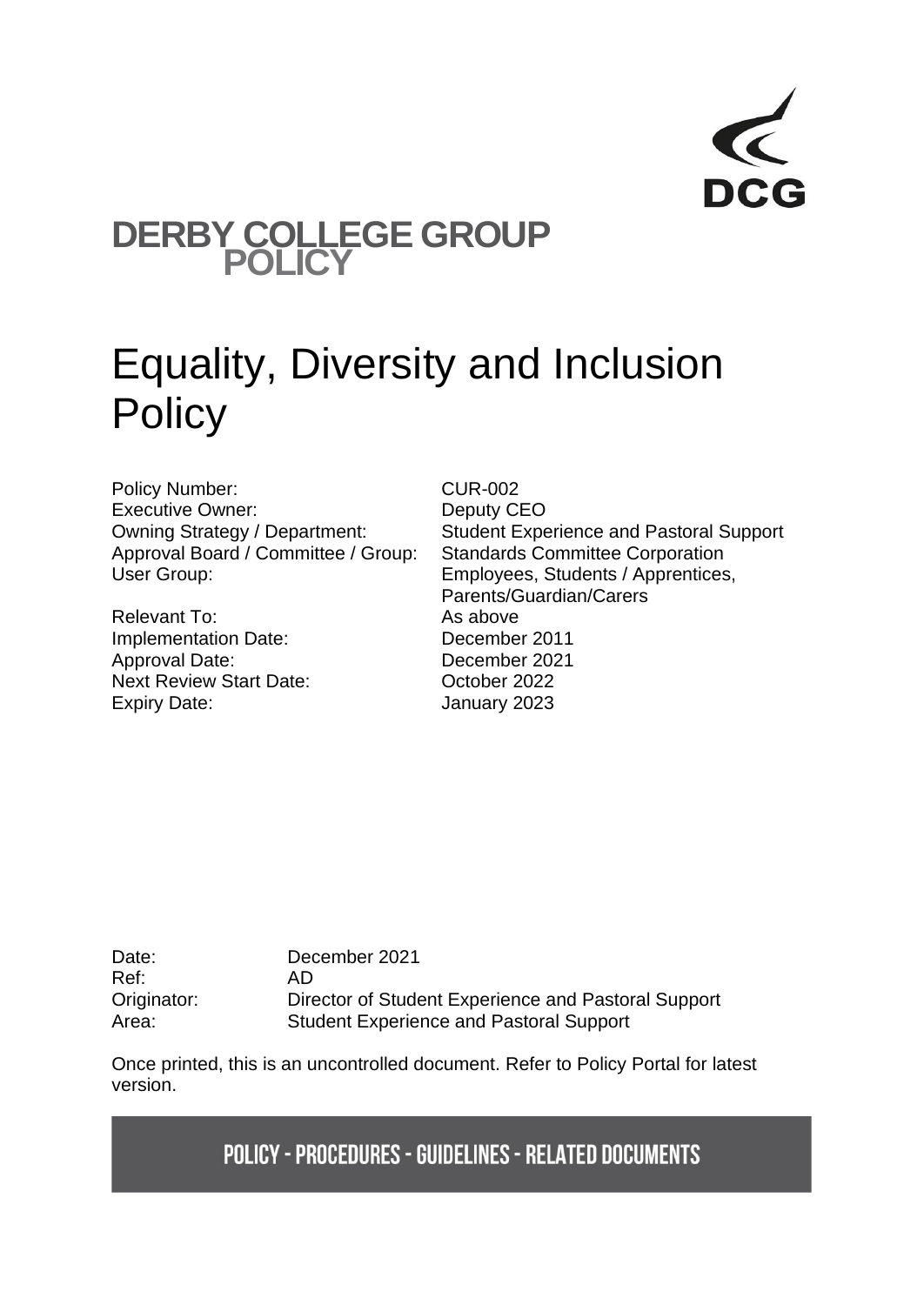## **Policy Accountability and Implementation**

| Equality, Diversity and Inclusion Policy          |
|---------------------------------------------------|
| Director of Student Experience & Pastoral         |
| Support                                           |
| Director of Student Experience & Pastoral         |
| Support                                           |
| Equality, Diversity and Inclusion Steering Group, |
| Heads, Directors, Assistant Principals, Team      |
| Managers                                          |
| Annual                                            |
|                                                   |

#### Synopsis:

We aspire to excellence and are committed that our employees integrate and enhance equality, diversity and inclusion in processes and practices across the organisation ensuring we are compliant to the Equality Act 2010.

## **Policy Classification and Publication**

#### **Classification**

1. Essential Authority (EA)

#### **Publication**

- Intranet Policy portal
- Student VLE (Moodle)

#### **Empowering/related legislative and/or authoritative references:**

Equality Act 2010

#### **Impact Assessment reference:** IA13 2014

## **Periodic Policy Review / Change History**

*Note: Please make it clear if change/review relates to procedures, guidelines and associated documents only or it is a rational for a new or substantive policy review*

| <b>Version</b> | <b>Reviewed /</b><br><b>Modified by:</b> | <b>Change History</b>                                                                                                                                                                                                       | <b>Advisory</b><br>committee /<br>groups or<br>specialists | <b>Review /</b><br><b>Meeting</b><br>Date/s |
|----------------|------------------------------------------|-----------------------------------------------------------------------------------------------------------------------------------------------------------------------------------------------------------------------------|------------------------------------------------------------|---------------------------------------------|
| V <sub>2</sub> | Aaron Denton                             | Reviewed with minor amendments                                                                                                                                                                                              | Matt Bromley                                               |                                             |
| V <sub>3</sub> | Aaron Denton /<br>Karen Tucker           | Deleted elements which are repetitive.<br>Included reference to the Transgender Policy (staff and<br>learners).<br>Reviewed and amended 'implementation arrangements'.                                                      | DP Education &<br>Learner<br>Experience                    |                                             |
| V <sub>4</sub> | Aaron Denton,                            | Amended the name from Equality and Diversity Policy to<br>Equality, Diversity and Inclusion                                                                                                                                 | Kate Martin /<br><b>Heather Simcox</b>                     |                                             |
| V4.1           | <b>Tony McIlroy</b>                      | Extra bullet point added under 'Quality of Provision' as<br>recommended following a JCQ examination inspection;<br>this element was missing from our policy and is a<br>requirement as part of the JCQ general regulations. |                                                            |                                             |
| V <sub>5</sub> | Head of<br>Behaviour for<br>Learning     | Updated job roles / department titles                                                                                                                                                                                       | Standards<br>Committee<br>Corporation                      | 20/11/18<br>17/12/18                        |
| V <sub>6</sub> | Head of<br>Behaviour for<br>Learning     | Added under guidelines<br>Trans* Guidelines<br>$\bullet$<br>Looked After Young People and Care Leavers<br>$\bullet$<br>Guidelines                                                                                           | Standards<br>Committee<br>Corporation                      | October<br>2019                             |
| V <sub>7</sub> | Head of BfL                              | Reviewed, no changes                                                                                                                                                                                                        | Standards<br>Committee<br>Corporation                      | December<br>2020                            |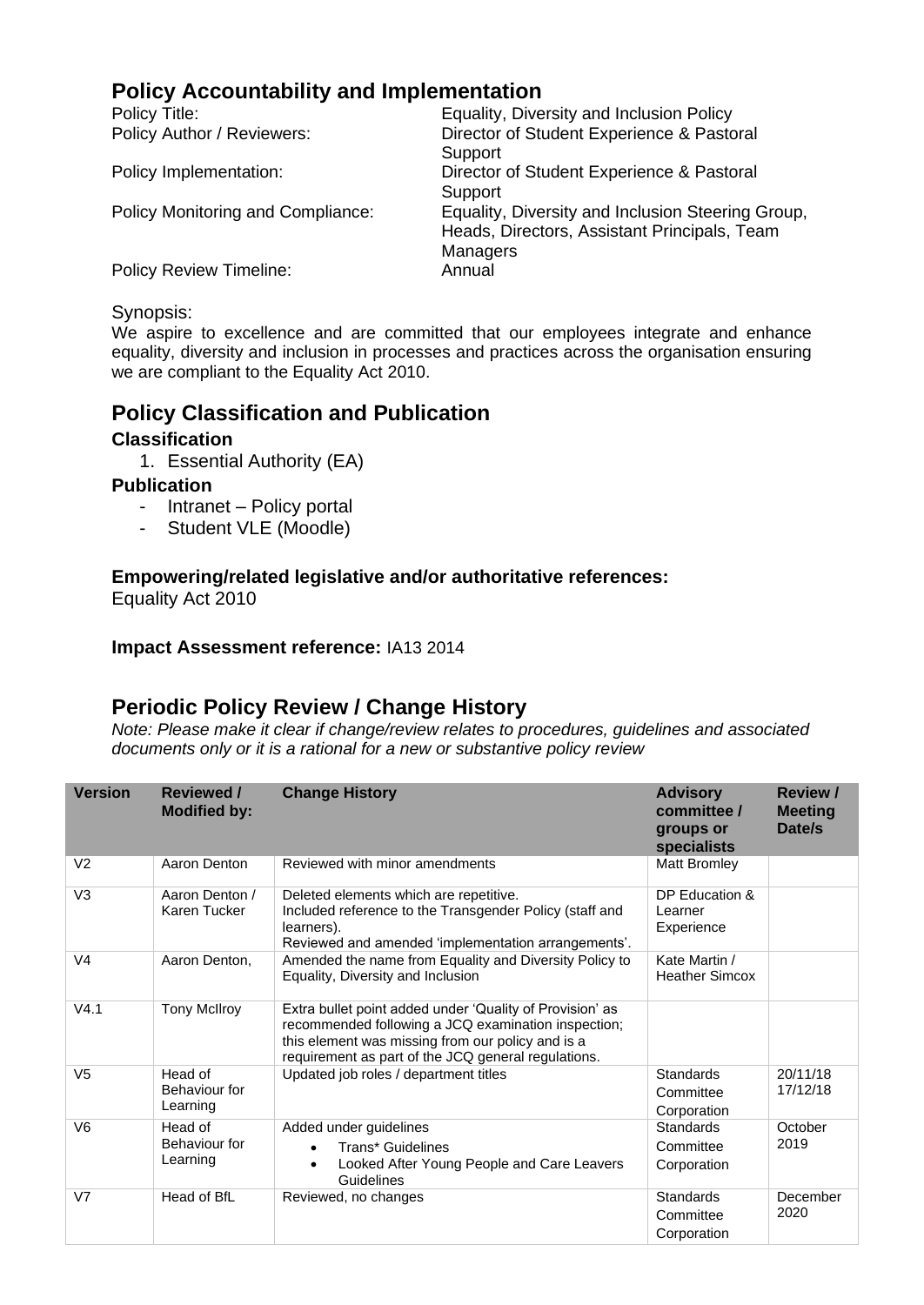| V8 | Director of<br>Student<br>Experience &<br><b>Pastoral Support</b> | <b>Minor Amends</b><br><b>Definitions</b><br>Included a definition for Equality, Equity,<br>$\bullet$<br>Diversity, Inclusion and Belonging.<br>Included: Unlawful discrimination, harassment<br>$\bullet$<br>and victimisation | <b>SLT DIB</b> | 09/12.2021 |
|----|-------------------------------------------------------------------|---------------------------------------------------------------------------------------------------------------------------------------------------------------------------------------------------------------------------------|----------------|------------|
|    |                                                                   | Free speech, hate speech and hate crime<br>$\bullet$                                                                                                                                                                            |                |            |
|    |                                                                   | <b>Scope and Limitations</b>                                                                                                                                                                                                    |                |            |
|    |                                                                   | Paragraph included about complaints.<br>$\bullet$                                                                                                                                                                               |                |            |
|    |                                                                   | <b>Guidelines</b>                                                                                                                                                                                                               |                |            |
|    |                                                                   | Looked After Young People and Carer Leavers<br>$\bullet$<br>- added a section on Young Carers                                                                                                                                   |                |            |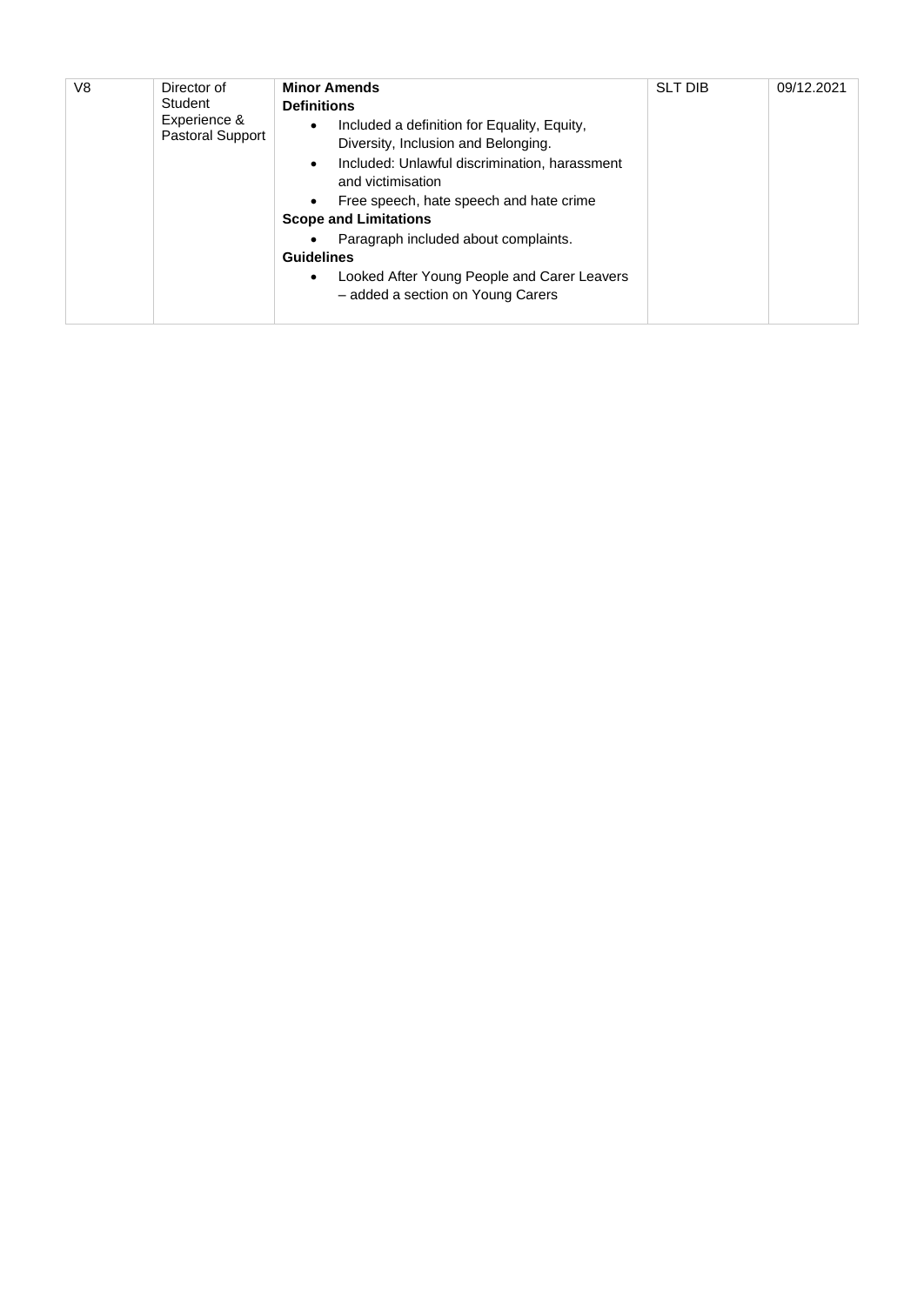## • **Policy Statement**

Derby College Group is passionate about inclusion, respect and enabling all students, employees and stakeholders to reach their full potential. We strive to ensure the Group's working and learning environment is free of harassment and bullying.

We aspire to excellence and are committed that our employees integrate and enhance equality, diversity and inclusion in processes and practices across the organisation.

This policy describes Derby College Group's:

- Vision and commitment to Equality, Diversity and Inclusion
- Legal duties under the requirements of the Equality Act 2010 in employment, facilities, goods, services, admission and treatment of students.
- General and specific equality duties.
- Practical steps for implementation of the policy

## • **Definitions**

The Equality Act 2010 makes it unlawful for employees to discriminate directly or indirectly or harass customers or clients because of the protected characteristics of age, disability, marriage and civil partnership, gender reassignment, pregnancy and maternity, race, religion or belief, gender and sexual orientation in the provision of goods and services.

#### **Equality means:**

**Giving people (students, employees and stakeholders) and the groups they belong to, the same rights and respect, care and consideration – in access, treatment and facilities/services - that most others benefit from**

- Not allowing preconceptions, about an individual's abilities, stifle their development
- Eliminating discrimination and intolerance including inappropriate 'banter'

#### **Diversity means:**

**Using the diversity and social background of our community (students, employees and stakeholders) 'to think independently together' in order to make better decisions and enrich what we do and how we do it**

- Ensuring students and staff see people like themselves, that they can relate to, creates a sustained sense of belonging
- Celebrating that our students and staff are from a wide range of social and unique backgrounds – valuing difference and respecting characteristics
- Consulting, whenever possible, and listening to different viewpoints to improve how we work

#### **Inclusion means:**

**Engagement within a community, where the equal worth and inherent dignity of each person is honoured, and the behaviours and cultural norms are embedded making people feel welcome**

- Promoting an inclusive community will sustains a sense of belonging
- Encouraging our students and staff to express themselves in their own way whilst respecting our British Values

#### **Equity means:**

#### **Providing students and staff with what they need to succeed**

- Creating fair access, opportunities and advancement for all
- Making sure those equal opportunities are adjusted to make room for students and employees who might need further support or reasonable adjustment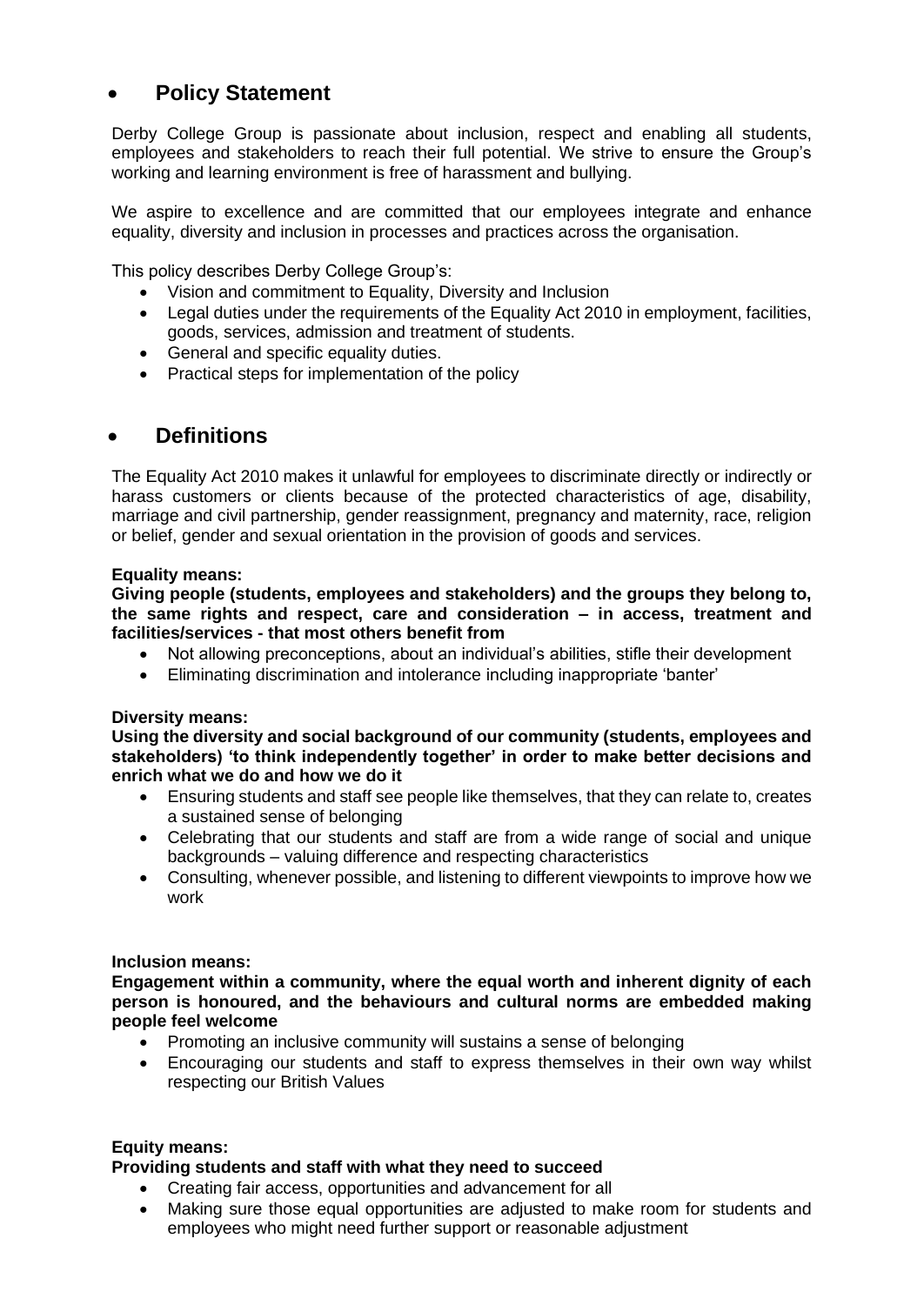#### **Belonging means:**

**Providing an environment whereby students and employees feel they belong, are empowered, engaged and can develop to their full potential.**

• Experiencing appreciation, validation and fair treatment creating a sense of individual acceptance

**Reasonable adjustments** will be provided for employees, students and customers who may be experiencing barriers due to disability, including alternative formats for other relevant 'protected characteristics'

The '**social model'** of disability sees disability as the result of the way society is organised, rather than a person's impairment or difference, and looks at ways of removing barriers. We endorse the social model and encourage participation in learning where the programme or course and progression route are meaningful and purposeful.

**Unlawful discrimination** It is unlawful to discriminate directly or indirectly in recruitment or employment because of age, disability, sex, gender reassignment, pregnancy, maternity, race (which includes colour, nationality and ethnic or national origins), sexual orientation, religion or belief, or because someone is married or in a civil partnership. These are known as "protected characteristics". Discrimination after employment may also be unlawful, e.g. refusing to give a reference for a reason related to one of the protected characteristics.

**Harassment** is where there is unwanted conduct, related to one of the protected characteristics (other than marriage and civil partnership, and pregnancy and maternity) that has the purpose or effect of violating a person's dignity; or creating an intimidating, hostile, degrading, humiliating or offensive environment. It does not matter whether or not this effect was intended by the person responsible for the conduct. Students or employees can complain of harassment even if they do not possess the protected characteristic or if the harassment is not directed at them. Harassment may take many forms. It may be unwanted remarks, inappropriate jokes or ridicule, unwanted physical contact or segregation. It may be an isolated incident or a series of incidents.

**Victimisation** occurs where an employee is subjected to a detriment, such as being denied a training opportunity or a promotion because he/she made or supported a complaint or raised a grievance under the Equality Act 2010, or because he or she is suspected of doing so. However, an employee is not protected from victimisation if he or she acted maliciously or made or supported an untrue complaint.

#### **Free Speech**

Under Article 10 of the [Human Rights Act](https://www.legislation.gov.uk/ukpga/1998/42/schedule/1/part/I/chapter/9) 1998, "everyone has the right to freedom of expression" in the UK. But the law states that this freedom "may be subject to formalities, conditions, restrictions or penalties as are prescribed by law and are necessary for a democratic society".

Those restrictions may be "in the interests of national security, territorial integrity or public safety, for the prevention of disorder or crime, for the protection of health or morals, for the protection of the reputation or rights of others, for preventing the disclosure of information received in confidence, or for maintaining the authority and impartiality of the judiciary".

#### **Hate Speech**

A number of different UK laws outlaw hate speech. Among them is Section 4 of the Public Order Act 1986 (POA), which makes it an offence for a person to use "threatening, abusive or insulting words or behaviour that causes, or is likely to cause, another person harassment, alarm or distress". This law has been revised over the years to include language that is deemed to incite "racial and religious hatred", as well as "hatred on the grounds of sexual orientation" and language that "encourages terrorism".

In the UK we use this definition of **hate crime** in general: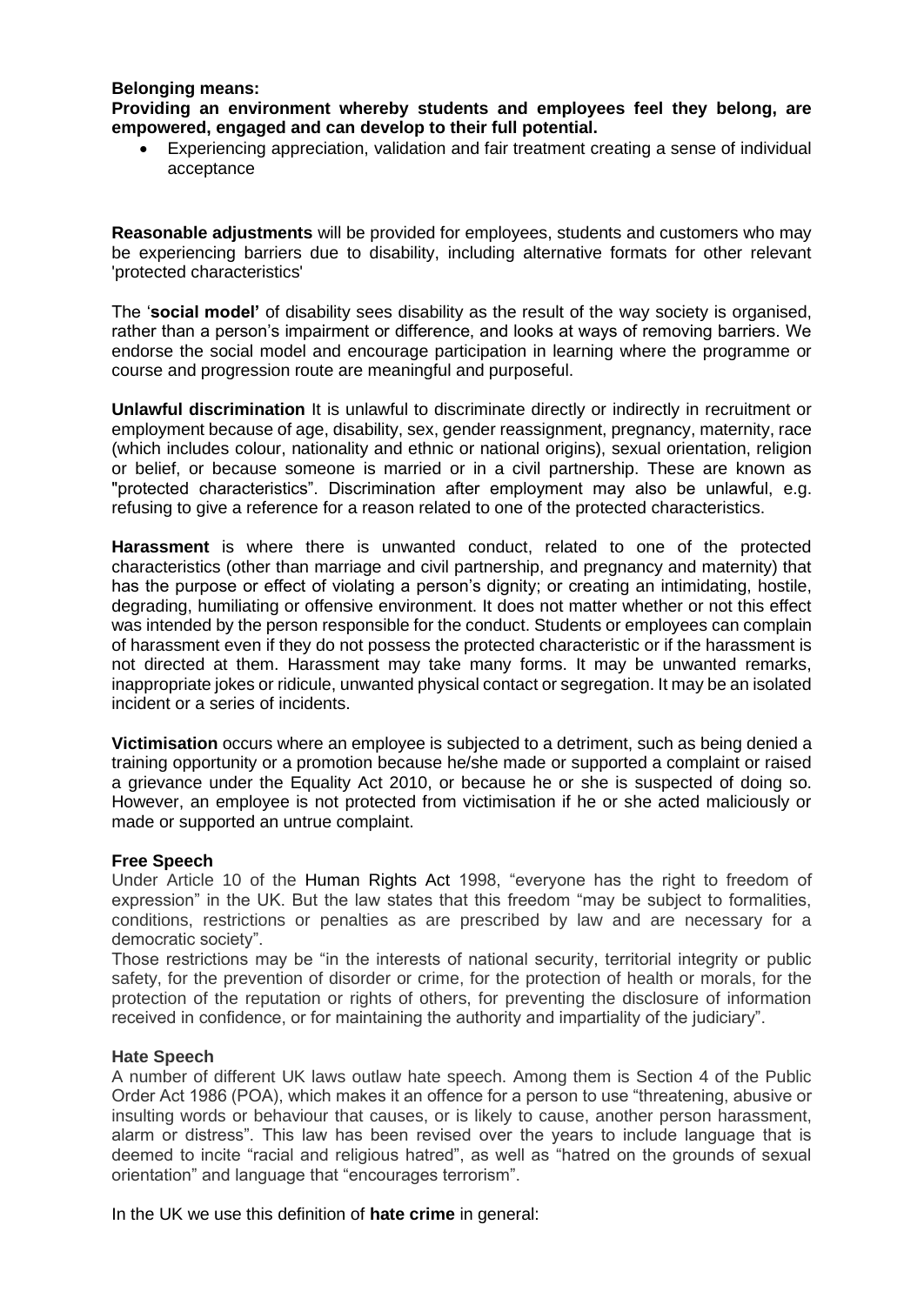'Hate crimes and incidents are taken to mean any crime or incident where the perpetrator's hostility or prejudice against an identifiable group of people a factor in is determining who is victimised.'

The Protected Characteristics:

| Age                            | Someone of a particular age or in a range of ages.                                                                                                                                                                                                                                                                                                           |
|--------------------------------|--------------------------------------------------------------------------------------------------------------------------------------------------------------------------------------------------------------------------------------------------------------------------------------------------------------------------------------------------------------|
| <b>Disability</b>              | Someone who has, or has had, a physical or mental<br>impairment with a substantial and long-term adverse<br>effect on their ability to carry out normal day-to-day<br>activities.                                                                                                                                                                            |
| Gender Reassignment            | Someone who is proposing to undergo, is<br>undergoing or has undergone a process (or part of a<br>process) for the purpose of reassigning their sex by<br>changing physiological or other attributes of sex.<br>There is no requirement for this person to require<br>medical supervision in order for this person to have<br>this protected characteristic. |
| Marriage and Civil Partnership | Someone who is married or is a civil partner                                                                                                                                                                                                                                                                                                                 |
| Pregnancy and maternity        | Someone who is pregnant or within 26 weeks<br>following the date of giving birth or taking maternity<br>leave.                                                                                                                                                                                                                                               |
| Race                           | Someone of a particular racial group defined by<br>colour, nationality, caste, ethnic or national origins.                                                                                                                                                                                                                                                   |
| Religion or belief             | Someone of any religion or philosophical belief,<br>including a lack of religion or belief                                                                                                                                                                                                                                                                   |
| <b>Sex</b>                     | Whether someone is a man or a woman                                                                                                                                                                                                                                                                                                                          |
| <b>Sexual Orientation</b>      | Someone's sexual orientation towards persons of<br>the same sex, opposite sex or either sex                                                                                                                                                                                                                                                                  |

## • **Principles**

The Derby College Group Strategic Ambitions for 2020-2025 affirms our commitment to championing equality, diversity and inclusion in all our activities, including employment opportunities and advancement.

It also forms part of our commitment to *Priority two: Champion Social Mobility.*

We believe that everyone at Derby College Group has a duty to ensure equality and diversity legislation is followed and implemented. Recognising, embracing and valuing difference leads to improvements for all, including:

- A more vibrant student and employee population.
- A better working and studying environment.
- Attracting and retaining the very best employees and students.
- Improving the image of our College.

#### *Public Sector Equality Duty*

The General Equality Duty requires public authorities, in the exercise of their functions, to have due regard to the need to:

1. Eliminate discrimination, harassment and victimisation and any other conduct that is prohibited by or under the Equality Act 2010.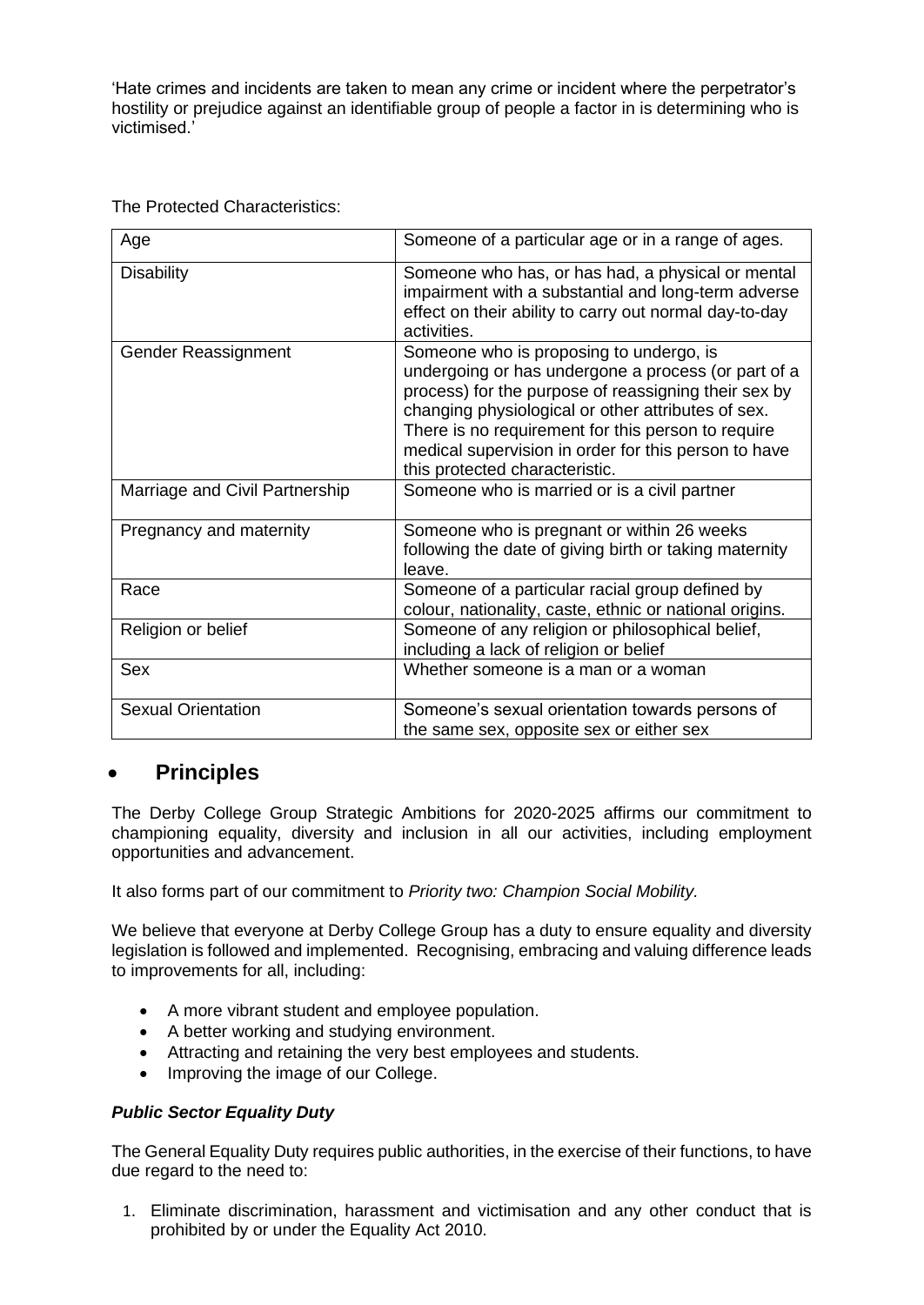- 2. Advance equality of opportunity between people who share a relevant protected characteristic and people who do not share it.
- 3. Foster good relations between people who share a relevant protected characteristic and those who do not share it.

Derby College Group desires to be recognised as an organisation that provides excellent employment and educational opportunities. We are committed to complying with the relevant legislation and where possible will endeavour to exceed this creating a culture of inclusivity where everyone is treated with respect and dignity. The Group does not tolerate any prejudicial behaviour by any member of the Group.

#### **The Quality of Provision**

- Effective Learning, Teaching and Assessment
- All teaching and assessment resources and curriculum will ensure that they reflect and promote Equality, Diversity and Inclusion where appropriate.
- Departments will take systematic steps to ensure that students have access to all opportunities irrespective of protected characteristic.
- English for Speakers of Other Languages (ESOL) support will be available to those students who need it (where funding is available) to maximise learning outcomes and opportunities in the UK economy.
- Admissions processes and initial assessment prior to courses beginning will be used to personalise support for students, including those with additional support needs.
- Every opportunity will be given throughout each academic year for students/employees to share any disabilities or learning difficulties or other needs relating to 'protected characteristics' that they may have. The Group will, through a culture of inclusivity, ensure an environment in which people feel able and confident to disclose and to see disclosure as the right course of action. The Group will seek to provide reasonable adjustments in response to disclosure.
- All providers of work-based learning under contract to the Group and those contracting with the Group will be made aware of the Group Equality and Diversity and related policies and will be expected to comply with them. Equality, Diversity and Inclusion issues will be raised in visits to employers and with students on work-based learning.
- Work based students will be empowered and supported to challenge practices and behaviours in the workplace which they feel contravene Group policy in relation to Equality, Diversity and Inclusion.
- The Group will ensure reasonable adjustments for examinations and assessments for those students who disclose a disability, learning difficulty or other need related to 'protected characteristics' that they may have.

#### **Meeting the Needs and Interests of Students**

- In valuing and taking the prior attainment and experience of students into account the Group will promote activity and experience undertaken within ethnic, religious or other cultural communities.
- The Group will support the development of community cohesion and community development through partnership with other organisations including statutory and community/voluntary organisations.
- Opportunities to celebrate diversity and to share experiences and knowledge will be offered via curriculum and cross Group activity. Based on consultation and need the Group will support development of students' networks e.g. Lesbian Gay Bisexual Transgender (LGBT+) group and Student Inclusion Forum, to further equality objectives relating to protected characteristics.

#### **Services for Students and Support**

• Information, advice and guidance will be delivered in ways accessible to different groups with protected characteristics and in ways that challenge stereotypes and equip students to defend their rights to fair treatment.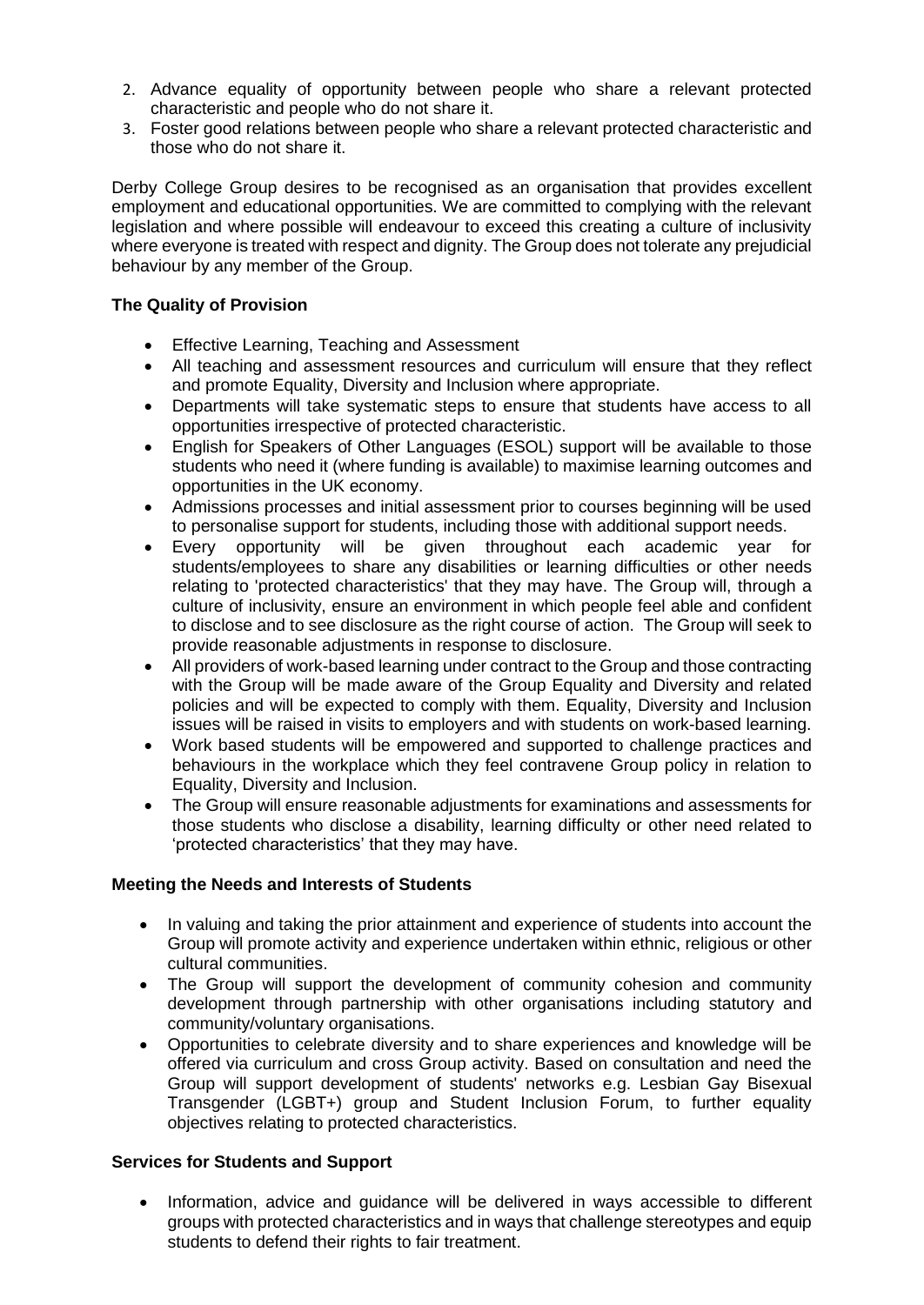• Support services will meet the needs of students from diverse backgrounds and communities.

#### **Learning and Development**

- In conjunction with this policy, Equality, Diversity and Inclusion training will be updated and offered to all employees, students and other relevant stakeholders to raise knowledge of equality legislation, develop Equality and Diversity competencies and tackle discriminatory practice and behaviours.
- Employees will be required to undergo refresher training every three years as a minimum.

#### **Recruitment**

- Derby College Group is keen to ensure that all applications are treated fairly, with respect and without bias. No applicant will be treated less favourably than another because they have any of the nine protected characteristics.
- Derby College Group will advertise posts outlining the relevant skills, qualifications, knowledge, competencies and experience necessary for the job in order to attract the best applicants. We may, on occasion, decide to take positive action to welcome applications from groups which do not usually apply, or are underrepresented in the workforce. The recruitment team will ensure all published job advertisements comply with current equality legislation.
- All employees who are involved in short-listing or interviewing, or involved in other selection processes, will be aware of the Group's policies on equality, diversity and inclusion and will have undertaken safer recruitment training.

## • **Scope and Limitations**

This policy has direct implications for all other Group policies. We believe that delivering Equality, Diversity and Inclusion is one crucial strand of our approach to overall quality improvement and we place it at the very heart of everything we do.

Anyone who comes into contact with the Group, external or internal customers, will benefit from this policy. All members of our Group – employees, students and volunteers are subject to this policy. The policy is also binding on our external contractors, employers and other partners that the Group collaborates with.

The policy applies to all campuses and breaches of this policy will be regarded as misconduct and will therefore be subject to the student and employee disciplinary policies.

#### **Complaints**

Complaints of bullying, harassment and victimisation should be pursued through the grievance procedure for employees and the complaints procedure for students.

### • **Responsibilities**

All individuals within Derby College Group, including employees, students, customers and governors are responsible to ensure the suitable observation of the principles of the Equality, Diversity and Inclusion Policy is applied. In particular, this relates to the treatment of others so that the environment in which we operate is, as much as possible, free from prejudice and discrimination.

The board of Governors is responsible for compliance with equality legislation in its own processes, overseeing the response by the Executive to equality legislation and overseeing progress.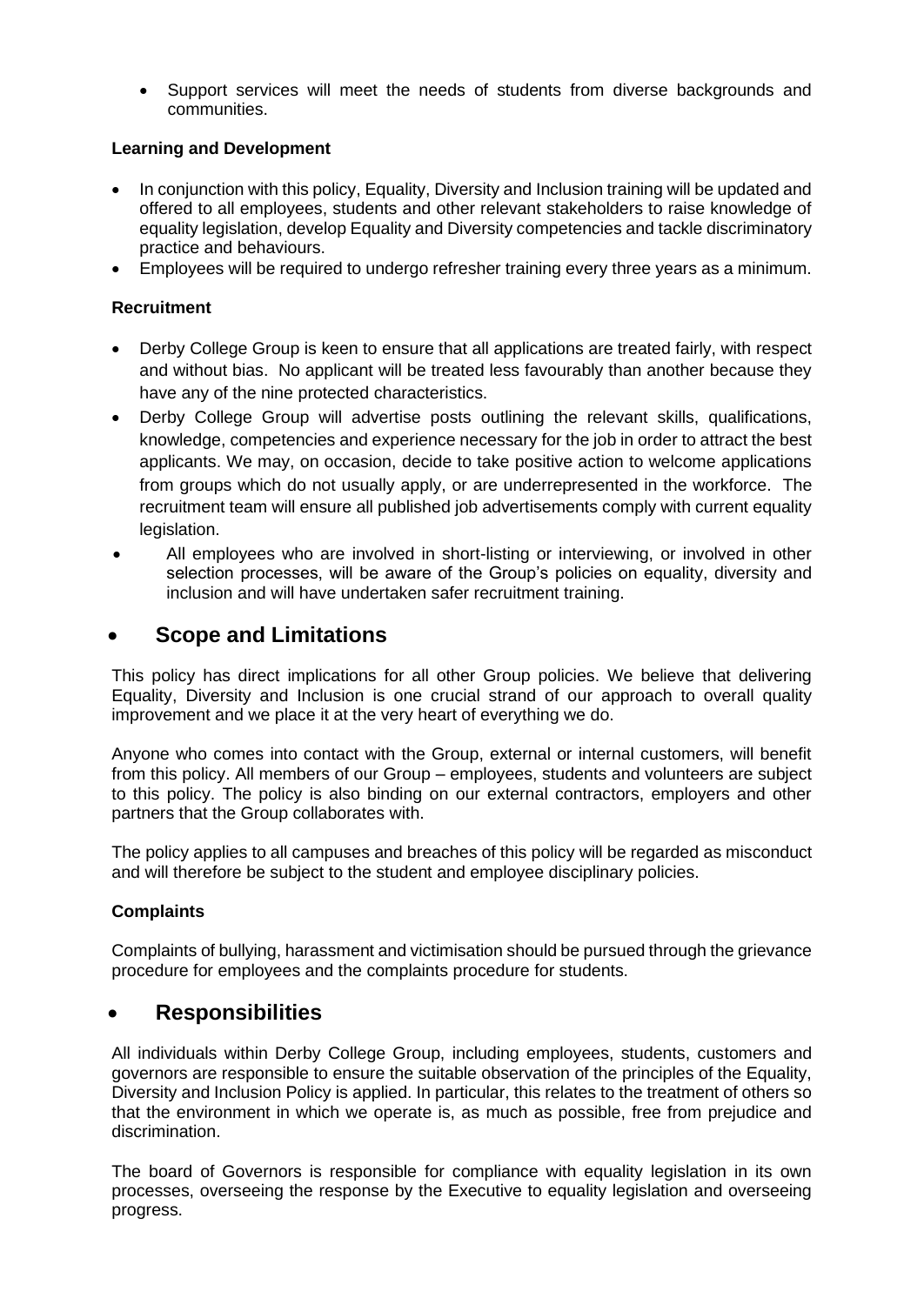The Chief Executive, supported by the Executive, is responsible for ensuring the organisation take action to comply with equality legislation.

The Director of Student Experience and Pastoral Support and Director of Teaching & Learning Improvement are responsible for implementing and monitoring to ensure compliance with equal opportunities legislation. Leading on ensuring equality, diversity and inclusion are actively embedded and enhanced within all aspects of teaching, training and learning preparation.

To ensure embedding of equality and diversity throughout the students experience and to support managers in addressing any differential performance between students of particular groups.

Assistant Principals, Heads of Academies, and Directors, supported by their employees, are responsible for the implementation of Derby College Group's equality aims and objectives at the operational level.

All Managers are responsible to ensure the effectiveness of the Equality, Diversity and Inclusion Policy by supporting their teams and ensuring employees, students and customers in their area understand the Group's expectations for each individual. Human Resources will advise managers on their responsibility, particularly regarding employment matters.

## • **Implementation Arrangements**

The Group will ensure that:

- Meetings are held which introduce the concept, the policy and procedures eg Team Managers, Heads and Directorate monthly management meetings, curriculum team meetings where the concept, specific instructions and any special responsibilities are discussed.
- The Chief Executive, Corporation and all employees working with or on behalf of the Group, whether employed directly or indirectly, and including volunteers and external contractors, will receive a level of training appropriate to their role and level which will familiarise them with equality and diversity, clarify roles and responsibilities and the Group policies and procedures, with refresher training at least every three years.
- Work based apprentices and students on work placement are placed where the employer is fully aware of their duties in terms of equality and diversity and all students are given guidance prior to their employment or placement on equality and diversity and the support available from the Group.
- There are procedures in place to identify and support all College users. All teaching and learning observations and quality assurance processes and student journey quality audits include the opportunity to report on equality and diversity and will be included in the lesson observation and quality briefings/training.
- Performance is reviewed monthly to identify and address any potential gaps in achievement.

## • **Monitoring and Review**

The effectiveness of this Policy will be monitored through student and employee data, Equality and Diversity Impact Measures (EDIMS), culminating in the Equality, Diversity and inclusion Annual Report.

## • **Guidelines**

- Trans\* Guidelines attached to the Transgender Policy
- Looked After Young People, Care Leavers and Young Carers Guidelines